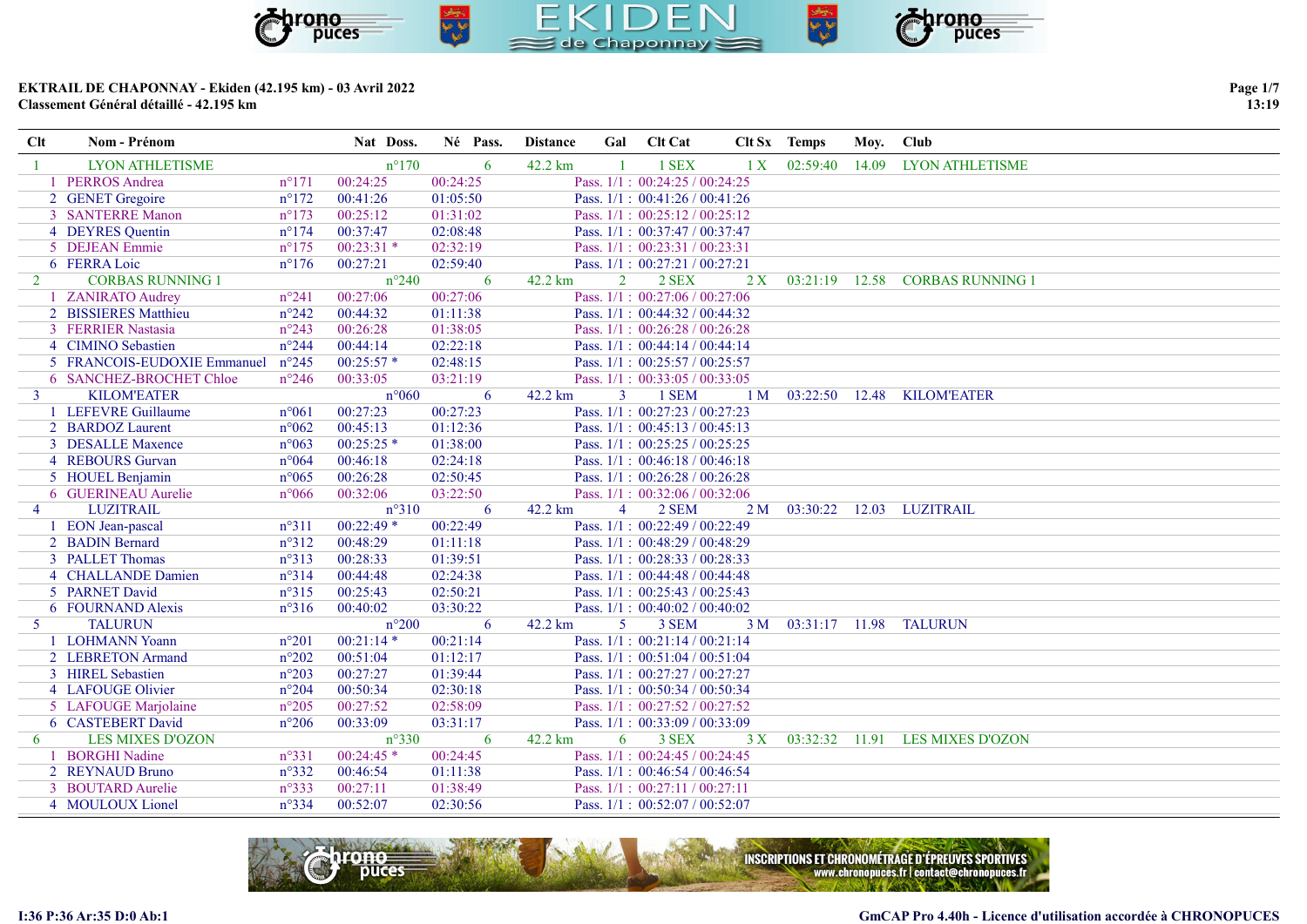

| Clt            | <b>Nom - Prénom</b>        |                 | Nat Doss.      | Né Pass. | <b>Distance</b> |        | Gal Clt Cat                         |     | Clt Sx Temps | Mov. Club |                                           |
|----------------|----------------------------|-----------------|----------------|----------|-----------------|--------|-------------------------------------|-----|--------------|-----------|-------------------------------------------|
|                | 5 DIOSSE Laurent           | $n^{\circ}335$  | 00:26:26       | 02:57:21 |                 |        | Pass. 1/1: 00:26:26 / 00:26:26      |     |              |           |                                           |
|                | 6 LANGE Giovanni           | $n^{\circ}336$  | 00:35:12       | 03:32:32 |                 |        | Pass. $1/1$ : $00:35:12 / 00:35:12$ |     |              |           |                                           |
| 7 <sup>7</sup> | LES FOUS DU FOOTING        |                 | $n^{\circ}130$ | 6        | 42.2 km         | $\tau$ | 4 SEM                               | 4M  | 03:34:27     | 11.81     | LES FOUS DU FOOTING                       |
|                | 1 GEOFFROY Rudolph         | $n^{\circ}131$  | 00:26:47       | 00:26:47 |                 |        | Pass. $1/1$ : $00:26:47/00:26:47$   |     |              |           |                                           |
|                | 2 FAVRE Yannick            | $n^{\circ}132$  | 00:53:50       | 01:20:36 |                 |        | Pass. $1/1$ : $00:53:50 / 00:53:50$ |     |              |           |                                           |
|                | 3 ROSELLO Frederic         | $n^{\circ}133$  | 00:25:53       | 01:46:29 |                 |        | Pass. $1/1$ : 00:25:53 / 00:25:53   |     |              |           |                                           |
|                | 4 MEGNIGBETO Christian     | $n^{\circ}$ 134 | 00:46:01       | 02:32:30 |                 |        | Pass. $1/1$ : $00:46:01 / 00:46:01$ |     |              |           |                                           |
|                | 5 BOUDAREL Loic            | $n^{\circ}$ 135 | $00:24:19*$    | 02:56:49 |                 |        | Pass. $1/1$ : $00:24:19 / 00:24:19$ |     |              |           |                                           |
|                | 6 BOZON Floriane           | $n^{\circ}136$  | 00:37:38       | 03:34:27 |                 |        | Pass. 1/1: 00:37:38 / 00:37:38      |     |              |           |                                           |
| 8              | <b>LES ZOZOS D'OZON</b>    |                 | $n^{\circ}340$ | 6        | 42.2 km         | 8      | 4 SEX                               | 4X  | 03:40:42     | 11.47     | LES ZOZOS D'OZON                          |
|                | 1 BERAUD Murielle          | $n^{\circ}341$  | $00:24:45*$    | 00:24:45 |                 |        | Pass. $1/1$ : $00:24:45 / 00:24:45$ |     |              |           |                                           |
|                | 2 MUNOZ Michel             | $n^{\circ}342$  | 00:54:00       | 01:18:44 |                 |        | Pass. $1/1$ : $00:54:00 / 00:54:00$ |     |              |           |                                           |
|                | 3 JARDIN Sophie            | $n^{\circ}343$  | 00:27:14       | 01:45:57 |                 |        | Pass. $1/1$ : $00:27:14/00:27:14$   |     |              |           |                                           |
|                | 4 MELI Santo               | $n^{\circ}344$  | 00:52:35       | 02:38:32 |                 |        | Pass. $1/1$ : $00:52:35 / 00:52:35$ |     |              |           |                                           |
|                | 5 BOST Nicolas             | $n^{\circ}345$  | 00:25:42       | 03:04:13 |                 |        | Pass. $1/1$ : $00:25:42 / 00:25:42$ |     |              |           |                                           |
|                | 6 SANOUILLET Marc          | $n^{\circ}346$  | 00:36:30       | 03:40:42 |                 |        | Pass. $1/1$ : $00:36:30 / 00:36:30$ |     |              |           |                                           |
| 9              | LES FONDUS DE LA CAFETIERE |                 | $n^{\circ}080$ | 6        | 42.2 km         | 9      | 5 SEX                               | 5 X |              |           | 03:44:11 11.29 LES FONDUS DE LAÿCAFETIERE |
|                | 1 BROSSARD Beatrice        | $n^{\circ}081$  | 00:28:53       | 00:28:53 |                 |        | Pass. $1/1$ : $00:28:53 / 00:28:53$ |     |              |           |                                           |
|                | 2 VORANO Fanny             | $n^{\circ}082$  | 00:53:00       | 01:21:52 |                 |        | Pass. $1/1$ : $00:53:00 / 00:53:00$ |     |              |           |                                           |
|                | 3 FOREL Julien             | $n^{\circ}083$  | $00:26:41$ *   | 01:48:33 |                 |        | Pass. $1/1$ : 00:26:41 / 00:26:41   |     |              |           |                                           |
|                | 4 ????????                 | $n^{\circ}084$  | 00:46:57       | 02:35:29 |                 |        | Pass. $1/1: 00:46:57 / 00:46:57$    |     |              |           |                                           |
|                | 5 LOPEZ Mathieu            | $n^{\circ}085$  | 00:30:50       | 03:06:19 |                 |        | Pass. $1/1$ : $00:30:50 / 00:30:50$ |     |              |           |                                           |
|                | 6 HENRY Laurianne          | $n^{\circ}086$  | 00:37:52       | 03:44:11 |                 |        | Pass. 1/1: 00:37:52 / 00:37:52      |     |              |           |                                           |
| 10             | <b>CORBAS RUNNING 2</b>    |                 | $n^{\circ}250$ | 6        | 42.2 km         | 10     | 6 SEX                               | 6 X | 03:44:19     | 11.29     | <b>CORBAS RUNNING 2</b>                   |
|                | 1 PUVILLAND Nathalie       | $n^{\circ}251$  | $00:26:10*$    | 00:26:10 |                 |        | Pass. $1/1$ : $00:26:10/00:26:10$   |     |              |           |                                           |
|                | 2 CHATAGNON Fabien         | $n^{\circ}252$  | 00:51:21       | 01:17:30 |                 |        | Pass. $1/1$ : $00:51:21 / 00:51:21$ |     |              |           |                                           |
|                | 3 LIOTARD Marielle         | $n^{\circ}253$  | 00:27:10       | 01:44:39 |                 |        | Pass. 1/1: 00:27:10 / 00:27:10      |     |              |           |                                           |
|                | 4 CHARBOUILLOT Antoine     | $n^{\circ}254$  | 00:51:45       | 02:36:23 |                 |        | Pass. $1/1$ : $00:51:45 / 00:51:45$ |     |              |           |                                           |
|                | 5 DUPRE Melanie            | $n^{\circ}255$  | 00:30:27       | 03:06:49 |                 |        | Pass. $1/1$ : $00:30:27 / 00:30:27$ |     |              |           |                                           |
|                | 6 BELTRA Olivier           | $n^{\circ}256$  | 00:37:30       | 03:44:19 |                 |        | Pass. $1/1$ : $00:37:30 / 00:37:30$ |     |              |           |                                           |
| 11             | LES CHATS PONEY D'EQUIDIA  |                 | $n^{\circ}160$ | 6        | 42.2 km         | 11     | 7 SEX                               | 7X  |              |           | 03:46:16 11.19 LES CHATS PONEY D'EQUIDIA  |
|                | 1 JULIEN Madlie            | $n^{\circ}161$  | $00:27:14*$    | 00:27:14 |                 |        | Pass. $1/1$ : $00:27:14/00:27:14$   |     |              |           |                                           |
|                | 2 MARTINS Alexandre        | $n^{\circ}162$  | 00:54:32       | 01:21:45 |                 |        | Pass. $1/1$ : $00:54:32 / 00:54:32$ |     |              |           |                                           |



Page 2/7 13:19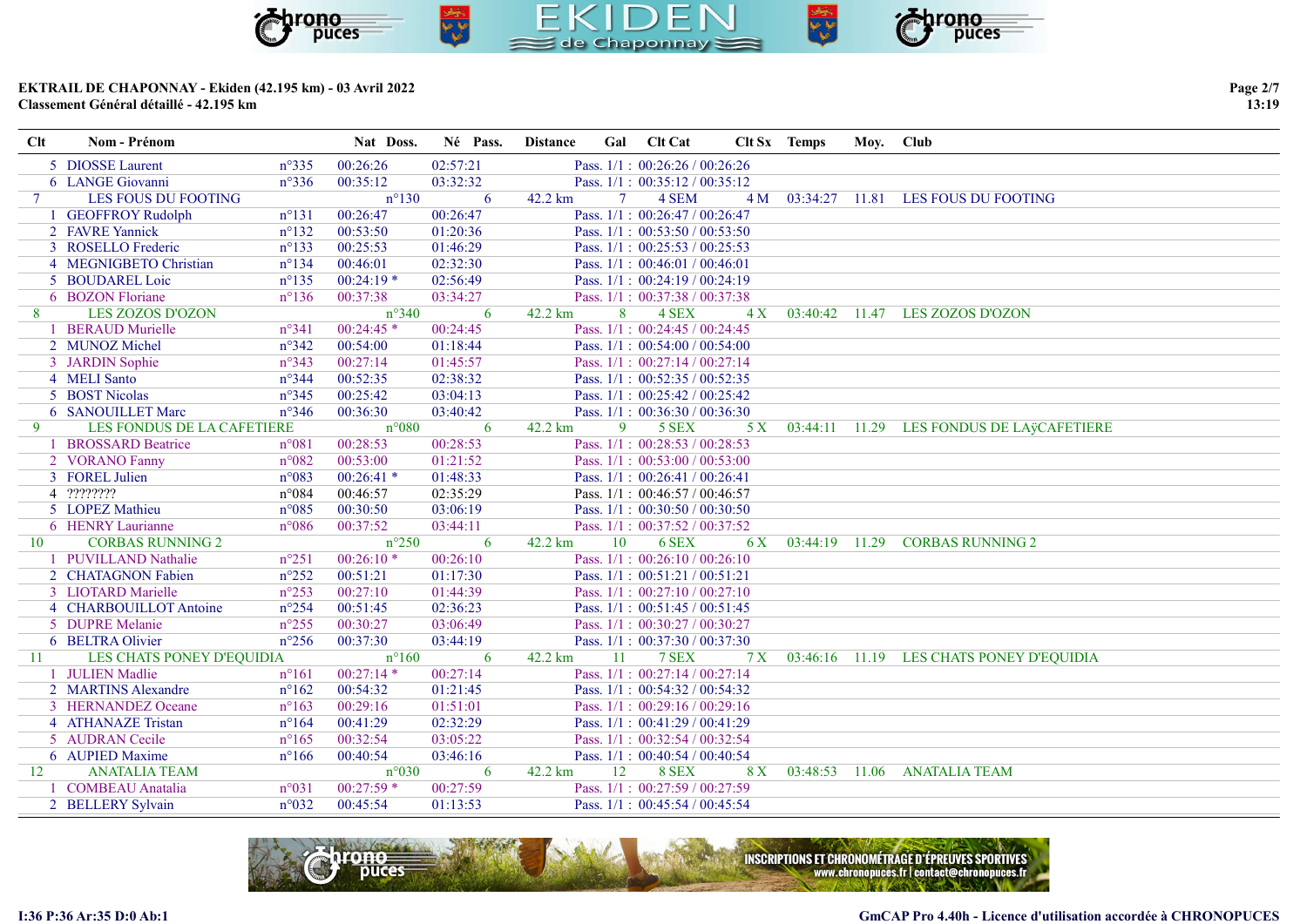

| Clt | Nom - Prénom              |                | Nat Doss.      | Né Pass. | <b>Distance</b>   | Gal | <b>Clt Cat</b>                    | Clt Sx | <b>Temps</b>   | Mov. | <b>Club</b>            |
|-----|---------------------------|----------------|----------------|----------|-------------------|-----|-----------------------------------|--------|----------------|------|------------------------|
|     | 3 CARRUEL BAUDET Sandrine | $n^{\circ}033$ | 00:29:16       | 01:43:08 |                   |     | Pass. $1/1$ : 00:29:16 / 00:29:16 |        |                |      |                        |
|     | 4 BAUDET Alain            | $n^{\circ}034$ | 00:54:28       | 02:37:36 |                   |     | Pass. $1/1$ : 00:54:28 / 00:54:28 |        |                |      |                        |
|     | 5 COMBEAU Frederic        | $n^{\circ}035$ | 00:31:21       | 03:08:56 |                   |     | Pass. $1/1$ : $00:31:21/00:31:21$ |        |                |      |                        |
|     | 6 MALGORZATA Goska        | $n^{\circ}036$ | 00:39:58       | 03:48:53 |                   |     | Pass, $1/1: 00:39:58 / 00:39:58$  |        |                |      |                        |
|     | LES TUCHES A LA COURSE    |                | $n^{\circ}320$ |          | $42.2 \text{ km}$ | 13. | 9 SEX                             | 9X     | 03:49:37 11.03 |      | LES TUCHES A LA COURSE |
|     | _______________           |                |                | .        |                   |     |                                   |        |                |      |                        |

|     | 3 CARRUEL BAUDET Sandrine      | $n^{\circ}033$  | 00:29:16       | 01:43:08 |                   |    | Pass. $1/1$ : $00:29:16 / 00:29:16$ |      |                        |       |                                                    |
|-----|--------------------------------|-----------------|----------------|----------|-------------------|----|-------------------------------------|------|------------------------|-------|----------------------------------------------------|
|     | 4 BAUDET Alain                 | n°034           | 00:54:28       | 02:37:36 |                   |    | Pass. 1/1: 00:54:28 / 00:54:28      |      |                        |       |                                                    |
|     | 5 COMBEAU Frederic             | $n^{\circ}035$  | 00:31:21       | 03:08:56 |                   |    | Pass. 1/1: 00:31:21 / 00:31:21      |      |                        |       |                                                    |
|     | 6 MALGORZATA Goska             | $n^{\circ}036$  | 00:39:58       | 03:48:53 |                   |    | Pass. $1/1$ : $00:39:58 / 00:39:58$ |      |                        |       |                                                    |
| 13  | <b>LES TUCHES A LA COURSE</b>  |                 | $n^{\circ}320$ | 6        | 42.2 km           | 13 | 9 SEX                               | 9X   | 03:49:37 11.03         |       | LES TUCHES A LA COURSE                             |
|     | 1 ALPHONSE Emma                | $n^{\circ}321$  | 00:33:29       | 00:33:29 |                   |    | Pass. 1/1: 00:33:29 / 00:33:29      |      |                        |       |                                                    |
|     | 2 BROSSARD Marion              | $n^{\circ}322$  | 00:56:36       | 01:30:05 |                   |    | Pass. $1/1$ : 00:56:36 / 00:56:36   |      |                        |       |                                                    |
|     | 3 BROSSARD Julien              | $n^{\circ}323$  | $00:24:45*$    | 01:54:49 |                   |    | Pass. $1/1$ : $00:24:45 / 00:24:45$ |      |                        |       |                                                    |
|     | 4 RAMPON Pauline               | $n^{\circ}324$  | 00:54:42       | 02:49:31 |                   |    | Pass. 1/1: 00:54:42 / 00:54:42      |      |                        |       |                                                    |
|     | 5 FURYKIEWICZ Louis            | $n^{\circ}325$  | 00:27:07       | 03:16:37 |                   |    | Pass. 1/1: 00:27:07 / 00:27:07      |      |                        |       |                                                    |
|     | 6 BROSSARD Damien              | $n^{\circ}326$  | 00:33:00       | 03:49:37 |                   |    | Pass. $1/1$ : $00:33:00 / 00:33:00$ |      |                        |       |                                                    |
| 14  | <b>LES FRESH.EURS</b>          |                 | $n^{\circ}010$ | 6        | 42.2 km           | 14 | <b>10 SEX</b>                       | 10X  | 03:50:41               | 10.98 | <b>LES FRESH.EURS</b>                              |
|     | 1 REY Yoann                    | $n^{\circ}011$  | $00:27:51$ *   | 00:27:51 |                   |    | Pass. $1/1$ : $00:27:51 / 00:27:51$ |      |                        |       |                                                    |
|     | 2 CHASSANG Guy                 | $n^{\circ}012$  | 00:50:27       | 01:18:18 |                   |    | Pass. 1/1: 00:50:27 / 00:50:27      |      |                        |       |                                                    |
|     | 3 MOUREY Emeline               | $n^{\circ}013$  | 00:33:08       | 01:51:26 |                   |    | Pass. $1/1$ : $00:33:08 / 00:33:08$ |      |                        |       |                                                    |
|     | 4 ISZO Frederic                | $n^{\circ}014$  | 00:49:29       | 02:40:54 |                   |    | Pass. 1/1: 00:49:29 / 00:49:29      |      |                        |       |                                                    |
|     | 5 AUDOIN Alizee                | $n^{\circ}015$  | 00:32:09       | 03:13:03 |                   |    | Pass. 1/1: 00:32:09 / 00:32:09      |      |                        |       |                                                    |
|     | 6 EMILIE Leichnam              | $n^{\circ}016$  | 00:37:38       | 03:50:41 |                   |    | Pass. $1/1: 00:37:38 / 00:37:38$    |      |                        |       |                                                    |
| 15  | <b>TOBESIX</b>                 |                 | $n^{\circ}050$ | 6        | $42.2 \text{ km}$ | 15 | <b>11 SEX</b>                       | 11 X | 03:51:07 10.95 TOBESIX |       |                                                    |
|     | 1 D AMICO Damien               | $n^{\circ}051$  | 00:31:31       | 00:31:31 |                   |    | Pass. 1/1: 00:31:31 / 00:31:31      |      |                        |       |                                                    |
|     | 2 BROCHOIRE Gildas             | $n^{\circ}052$  | 00:50:38       | 01:22:08 |                   |    | Pass. $1/1$ : 00:50:38 / 00:50:38   |      |                        |       |                                                    |
|     | 3 PACE Emma                    | $n^{\circ}053$  | $00:31:04$ *   | 01:53:12 |                   |    | Pass. $1/1$ : $00:31:04 / 00:31:04$ |      |                        |       |                                                    |
|     | 4 GEORGES Balberini            | $n^{\circ}054$  | 00:49:27       | 02:42:38 |                   |    | Pass. $1/1$ : $00:49:27 / 00:49:27$ |      |                        |       |                                                    |
|     | 5 DAUMAS Benedicte             | $n^{\circ}055$  | 00:33:25       | 03:16:03 |                   |    | Pass. 1/1: 00:33:25 / 00:33:25      |      |                        |       |                                                    |
|     | 6 BEJUY Guillaume              | $n^{\circ}056$  | 00:35:04       | 03:51:07 |                   |    | Pass. $1/1$ : $00:35:04 / 00:35:04$ |      |                        |       |                                                    |
| 16  | <b>LES KENYANS LENTS</b>       |                 | $n^{\circ}140$ | 6        | 42.2 km           | 16 | 12 SEX                              | 12 X | 03:52:03               |       | 10.91 LES KENYANS LENTS                            |
|     | 1 SCHAERER Leo                 | $n^{\circ}141$  | $00:23:55*$    | 00:23:55 |                   |    | Pass. 1/1: 00:23:55 / 00:23:55      |      |                        |       |                                                    |
|     | 2 DEVAUD Martial               | $n^{\circ}142$  | 00:56:24       | 01:20:19 |                   |    | Pass. 1/1: 00:56:24 / 00:56:24      |      |                        |       |                                                    |
|     | 3 SCAGLIA Stephanie            | $n^{\circ}143$  | 00:31:55       | 01:52:13 |                   |    | Pass. $1/1$ : $00:31:55 / 00:31:55$ |      |                        |       |                                                    |
|     | 4 SCAGLIA Stephane             | $n^{\circ}$ 144 | 00:50:54       | 02:43:06 |                   |    | Pass. $1/1$ : $00:50:54 / 00:50:54$ |      |                        |       |                                                    |
|     | 5 PELLET Thomas                | $n^{\circ}145$  | 00:26:52       | 03:09:57 |                   |    | Pass. $1/1$ : $00:26:52 / 00:26:52$ |      |                        |       |                                                    |
|     | 6 DEVAUD Aurelie               | $n^{\circ}$ 146 | 00:42:06       | 03:52:03 |                   |    | Pass. $1/1$ : $00:42:06 / 00:42:06$ |      |                        |       |                                                    |
| 17  | <b>TIMJOLY</b>                 |                 | $n^{\circ}020$ | 6        | 42.2 km           | 17 | 5 SEM                               | 5 M  | 03:53:18               |       | 10.85 TIMJOLY                                      |
|     | 1 JOLY Gerald                  | $n^{\circ}021$  | 00:30:46       | 00:30:46 |                   |    | Pass. 1/1: 00:30:46 / 00:30:46      |      |                        |       |                                                    |
|     | 2 SUREAU Denis                 | $n^{\circ}022$  | 00:51:06       | 01:21:52 |                   |    | Pass. $1/1$ : $00:51:06 / 00:51:06$ |      |                        |       |                                                    |
|     | 3 BOUDIER Thomas               | $n^{\circ}023$  | $00:24:00*$    | 01:45:52 |                   |    | Pass. $1/1$ : $00:24:00 / 00:24:00$ |      |                        |       |                                                    |
|     | 4 JOLY Valerie                 | $n^{\circ}024$  | 00:58:50       | 02:44:41 |                   |    | Pass. 1/1: 00:58:50 / 00:58:50      |      |                        |       |                                                    |
|     | 5 JOLY Lionel                  | $n^{\circ}025$  | 00:29:36       | 03:14:17 |                   |    | Pass. $1/1$ : 00:29:36 / 00:29:36   |      |                        |       |                                                    |
|     | 6 CROZE Romain                 | $n^{\circ}026$  | 00:39:02       | 03:53:18 |                   |    | Pass. $1/1: 00:39:02 / 00:39:02$    |      |                        |       |                                                    |
| -18 | AMICALE POMPIERS CHAPONNAY MAF |                 | $n^{\circ}180$ | -6       | 42.2 km           |    | 18 13 SEX                           | 13X  |                        |       | 03:54:49 10.78 AMICALE POMPIERS CHAPONNAY MARENNES |

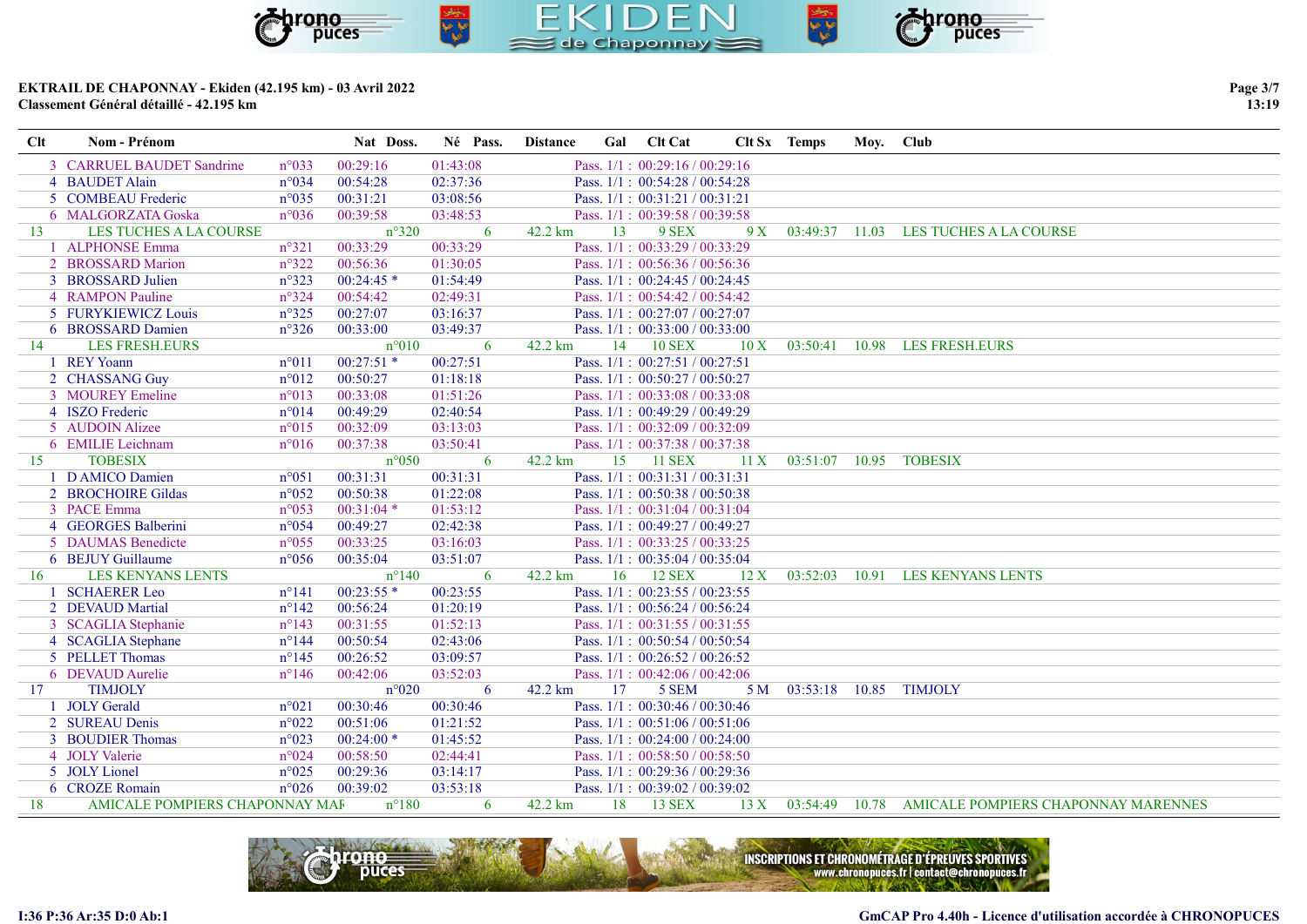

| Page 4/7 |  |
|----------|--|
| 13:19    |  |

| Clt | Nom - Prénom            |                | Nat Doss.      | Né Pass. | <b>Distance</b> |    | Gal Clt Cat                         |     | Clt Sx Temps             | Moy. Club |                            |
|-----|-------------------------|----------------|----------------|----------|-----------------|----|-------------------------------------|-----|--------------------------|-----------|----------------------------|
|     | 1 FIGUEREIDO Chloe      | $n^{\circ}181$ | $00:28:42*$    | 00:28:42 |                 |    | Pass. $1/1$ : $00:28:42 / 00:28:42$ |     |                          |           |                            |
|     | 2 MOLINA Frederic       | $n^{\circ}182$ | 00:57:21       | 01:26:02 |                 |    | Pass. 1/1: 00:57:21 / 00:57:21      |     |                          |           |                            |
|     | 3 LOMBARDI Adrien       | $n^{\circ}183$ | 00:31:46       | 01:57:47 |                 |    | Pass. $1/1$ : $00:31:46 / 00:31:46$ |     |                          |           |                            |
|     | 4 JEANDENAND Mickael    | $n^{\circ}184$ | 00:51:25       | 02:49:12 |                 |    | Pass. 1/1: 00:51:25 / 00:51:25      |     |                          |           |                            |
|     | 5 PONTIER Sophie        | $n^{\circ}185$ | 00:28:58       | 03:18:09 |                 |    | Pass. 1/1: 00:28:58 / 00:28:58      |     |                          |           |                            |
|     | 6 LABEILLE Corentin     | $n^{\circ}186$ | 00:36:40       | 03:54:49 |                 |    | Pass. $1/1$ : 00:36:40 / 00:36:40   |     |                          |           |                            |
| 19  | <b>TEAM MFR</b>         |                | $n^{\circ}210$ | 6        | 42.2 km         | 19 | 6 SEM                               | 6 M | 03:55:27                 |           | 10.75 TEAM MFR             |
|     | 1 BERTONA Nolan         | $n^{\circ}211$ | 00:29:49       | 00:29:49 |                 |    | Pass. 1/1: 00:29:49 / 00:29:49      |     |                          |           |                            |
|     | 2 BERTONA Tony          | $n^{\circ}212$ | 00:53:03       | 01:22:52 |                 |    | Pass. 1/1: 00:53:03 / 00:53:03      |     |                          |           |                            |
|     | 3 MARTINET Michel       | $n^{\circ}213$ | $00:28:32*$    | 01:51:24 |                 |    | Pass. $1/1: 00:28:32 / 00:28:32$    |     |                          |           |                            |
|     | 4 ROGER Marion          | $n^{\circ}214$ | 00:53:19       | 02:44:42 |                 |    | Pass. 1/1: 00:53:19 / 00:53:19      |     |                          |           |                            |
|     | 5 RUCH Judicael         | $n^{\circ}215$ | 00:31:44       | 03:16:25 |                 |    | Pass. 1/1: 00:31:44 / 00:31:44      |     |                          |           |                            |
|     | 6 MUNOZ Frederic        | $n^{\circ}216$ | 00:39:02       | 03:55:27 |                 |    | Pass. $1/1$ : $00:39:02 / 00:39:02$ |     |                          |           |                            |
| 20  | <b>CORBAS RUNNING 3</b> |                | $n^{\circ}260$ | 6        | 42.2 km         | 20 | <b>14 SEX</b>                       | 14X | 03:56:09 10.72           |           | <b>CORBAS RUNNING 3</b>    |
|     | 1 SINTIVE Laetitia      | $n^{\circ}261$ | 00:30:30       | 00:30:30 |                 |    | Pass. 1/1: 00:30:30 / 00:30:30      |     |                          |           |                            |
|     | 2 PEILLET Eric          | $n^{\circ}262$ | 00:51:11       | 01:21:41 |                 |    | Pass. 1/1: 00:51:11 / 00:51:11      |     |                          |           |                            |
|     | 3 PERRAUDIN Elodie      | $n^{\circ}263$ | $00:29:53*$    | 01:51:33 |                 |    | Pass. 1/1: 00:29:53 / 00:29:53      |     |                          |           |                            |
|     | 4 BERNAR Jerome         | $n^{\circ}264$ | 00:53:49       | 02:45:21 |                 |    | Pass. 1/1: 00:53:49 / 00:53:49      |     |                          |           |                            |
|     | 5 VENDITTI Catherine    | $n^{\circ}265$ | 00:33:04       | 03:18:25 |                 |    | Pass. 1/1: 00:33:04 / 00:33:04      |     |                          |           |                            |
|     | 6 PETITJEAN Patrice     | $n^{\circ}266$ | 00:37:45       | 03:56:09 |                 |    | Pass. $1/1$ : $00:37:45 / 00:37:45$ |     |                          |           |                            |
| 21  | <b>MARSEILLE BEBE</b>   |                | $n^{\circ}290$ | 6        | 42.2 km         | 21 | <b>15 SEX</b>                       | 15X | 03:57:02                 |           | 10.68 MARSEILLE BEBE       |
|     | 1 MARTIN Marie          | $n^{\circ}291$ | $00:25:39*$    | 00:25:39 |                 |    | Pass. $1/1$ : $00:25:39 / 00:25:39$ |     |                          |           |                            |
|     | 2 GARCIA Valentin       | $n^{\circ}292$ | 00:58:47       | 01:24:25 |                 |    | Pass. 1/1: 00:58:47 / 00:58:47      |     |                          |           |                            |
|     | 3 MORO Marlene          | $n^{\circ}293$ | 00:30:38       | 01:55:03 |                 |    | Pass. 1/1: 00:30:38 / 00:30:38      |     |                          |           |                            |
|     | 4 BENDAHMANE Anthony    | $n^{\circ}294$ | 00:59:23       | 02:54:25 |                 |    | Pass. 1/1: 00:59:23 / 00:59:23      |     |                          |           |                            |
|     | 5 HERNANDEZ Adrien      | $n^{\circ}295$ | 00:26:05       | 03:20:30 |                 |    | Pass. 1/1: 00:26:05 / 00:26:05      |     |                          |           |                            |
|     | 6 KUPFERLE Johanna      | $n^{\circ}296$ | 00:36:32       | 03:57:02 |                 |    | Pass. $1/1$ : $00:36:32 / 00:36:32$ |     |                          |           |                            |
| 22  | <b>GANG A DADA</b>      |                | $n^{\circ}040$ | 6        | 42.2 km         | 22 | <b>16 SEX</b>                       | 16X |                          |           | 04:01:18 10.49 GANG A DADA |
|     | 1 LE CUNFF Gilles       | $n^{\circ}041$ | 00:35:36       | 00:35:36 |                 |    | Pass. 1/1: 00:35:36 / 00:35:36      |     |                          |           |                            |
|     | 2 LE CUNFF Fabien       | $n^{\circ}042$ | 00:50:30       | 01:26:06 |                 |    | Pass. 1/1: 00:50:30 / 00:50:30      |     |                          |           |                            |
|     | 3 LE CUNFF Laure        | $n^{\circ}043$ | 00:37:18       | 02:03:23 |                 |    | Pass. 1/1: 00:37:18 / 00:37:18      |     |                          |           |                            |
|     | 4 ROE Stephen           | $n^{\circ}044$ | 00:50:32       | 02:53:55 |                 |    | Pass. 1/1: 00:50:32 / 00:50:32      |     |                          |           |                            |
|     | 5 ROE Elise             | $n^{\circ}045$ | $00:30:24*$    | 03:24:18 |                 |    | Pass. 1/1: 00:30:24 / 00:30:24      |     |                          |           |                            |
|     | 6 CHICHE Yan            | $n^{\circ}046$ | 00:37:01       | 04:01:18 |                 |    | Pass. 1/1: 00:37:01 / 00:37:01      |     |                          |           |                            |
| 23  | <b>YOU SKI</b>          |                | $n^{\circ}090$ | 6        | 42.2 km         | 23 | <b>17 SEX</b>                       | 17X | 04:01:50  10.47  YOU SKI |           |                            |
|     | 1 BOEUF Geraldine       | $n^{\circ}091$ | 00:31:20       | 00:31:20 |                 |    | Pass. 1/1: 00:31:20 / 00:31:20      |     |                          |           |                            |
|     | 2 CHETAIL Jerome        | n°092          | 01:01:40       | 01:33:00 |                 |    | Pass. $1/1$ : $01:01:40 / 01:01:40$ |     |                          |           |                            |
|     | 3 CHARRUEL Francois     | $n^{\circ}093$ | 00:26:15       | 01:59:15 |                 |    | Pass. $1/1$ : $00:26:15 / 00:26:15$ |     |                          |           |                            |
|     | 4 GUERINOT Claire       | n°094          | 00:57:51       | 02:57:06 |                 |    | Pass. 1/1: 00:57:51 / 00:57:51      |     |                          |           |                            |
|     | 5 AVALLET Denis         | $n^{\circ}095$ | $00:25:18*$    | 03:22:23 |                 |    | Pass. 1/1: 00:25:18 / 00:25:18      |     |                          |           |                            |

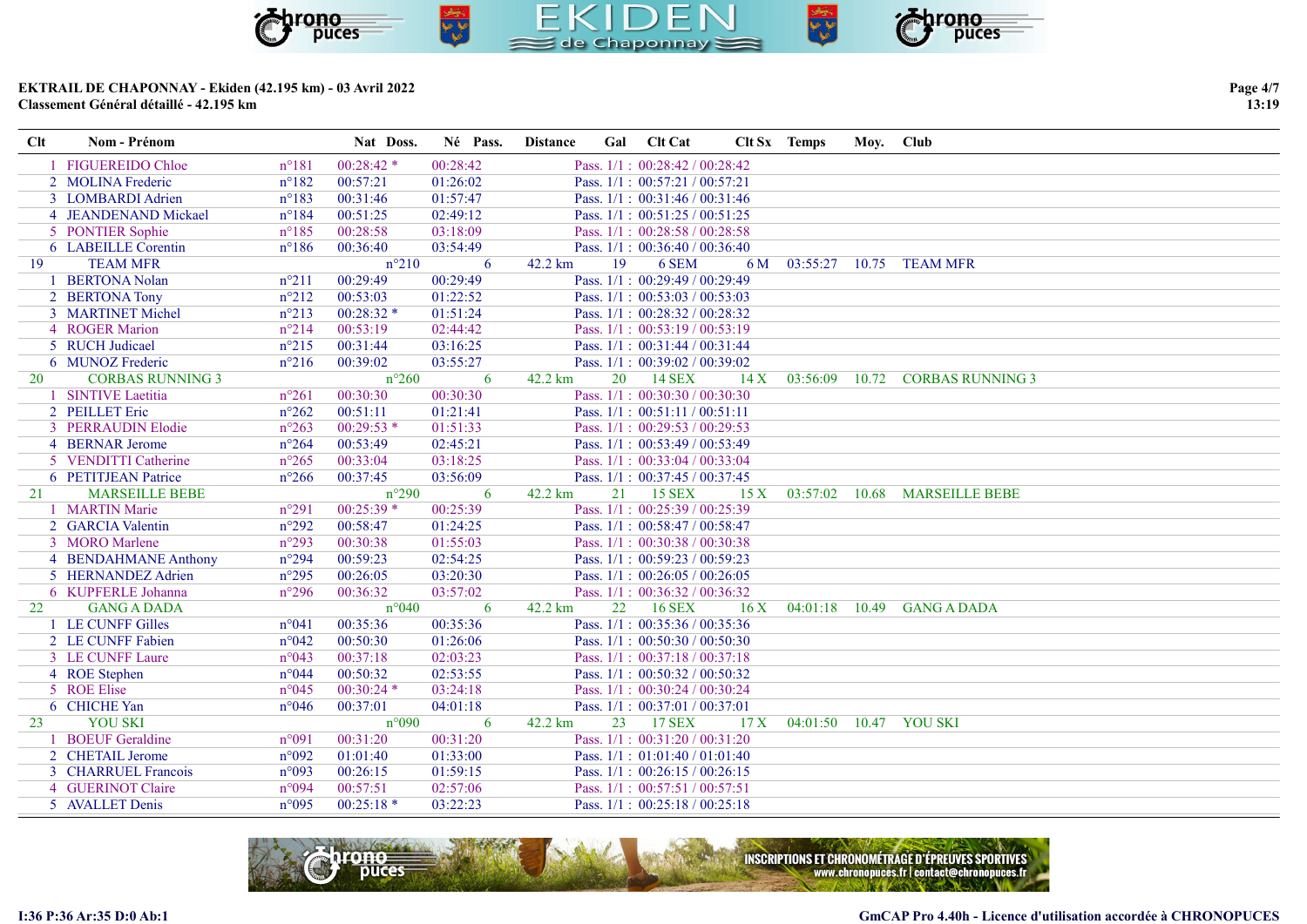

| Page 5/7 |
|----------|
| 13:19    |

| Clt | Nom - Prénom                |                | Nat Doss.      | Né Pass. | <b>Distance</b> | Gal | <b>Clt Cat</b>                      |      | Clt Sx Temps        | Moy. Club |                                     |
|-----|-----------------------------|----------------|----------------|----------|-----------------|-----|-------------------------------------|------|---------------------|-----------|-------------------------------------|
|     | 6 MASSON Morgane            | $n^{\circ}096$ | 00:39:28       | 04:01:50 |                 |     | Pass. $1/1$ : $00:39:28 / 00:39:28$ |      |                     |           |                                     |
| 24  | <b>NOT FAST BUT FURIOUS</b> |                | $n^{\circ}150$ | -6       | 42.2 km         | 24  | <b>18 SEX</b>                       | 18X  |                     |           | 04:06:50 10.26 NOT FAST BUT FURIOUS |
|     | 1 MASNADA Lea               | $n^{\circ}151$ | 00:30:34       | 00:30:34 |                 |     | Pass. $1/1$ : $00:30:34 / 00:30:34$ |      |                     |           |                                     |
|     | 2 MARTIN Jean-baptiste      | $n^{\circ}152$ | 00:51:28       | 01:22:02 |                 |     | Pass. 1/1: 00:51:28 / 00:51:28      |      |                     |           |                                     |
|     | 3 DELARBRE Melanie          | $n^{\circ}153$ | 00:31:59       | 01:54:00 |                 |     | Pass. $1/1$ : $00:31:59 / 00:31:59$ |      |                     |           |                                     |
|     | 4 TANTOT Jeanne             | $n^{\circ}154$ | 01:03:26       | 02:57:25 |                 |     | Pass. 1/1: 01:03:26 / 01:03:26      |      |                     |           |                                     |
|     | 5 DESMOMANS Romain          | $n^{\circ}155$ | $00:27:40*$    | 03:25:04 |                 |     | Pass. $1/1$ : $00:27:40 / 00:27:40$ |      |                     |           |                                     |
|     | 6 PARIS Bastien             | $n^{\circ}156$ | 00:41:46       | 04:06:50 |                 |     | Pass. 1/1: 00:41:46 / 00:41:46      |      |                     |           |                                     |
| 25  | <b>CORBAS RUNNING 5</b>     |                | $n^{\circ}300$ | 6        | 42.2 km         | 25  | <b>19 SEX</b>                       | 19X  | 04:07:38            |           | 10.22 CORBAS RUNNING 5              |
|     | 1 TRIA Nora                 | $n^{\circ}301$ | 00:35:31       | 00:35:31 |                 |     | Pass. 1/1: 00:35:31 / 00:35:31      |      |                     |           |                                     |
|     | 2 MARTINEZ Eric             | $n^{\circ}302$ | 00:57:01       | 01:32:31 |                 |     | Pass. 1/1: 00:57:01 / 00:57:01      |      |                     |           |                                     |
|     | 3 MARIEE Joelle             | n°303          | 00:33:31       | 02:06:01 |                 |     | Pass. 1/1: 00:33:31 / 00:33:31      |      |                     |           |                                     |
|     | 4 COURTIN Adrien            | $n^{\circ}304$ | 00:50:02       | 02:56:03 |                 |     | Pass. 1/1: 00:50:02 / 00:50:02      |      |                     |           |                                     |
|     | 5 ALFANO Emilie             | $n^{\circ}305$ | $00:26:20*$    | 03:22:23 |                 |     | Pass. 1/1: 00:26:20 / 00:26:20      |      |                     |           |                                     |
|     | 6 BLACHER Claudine          | $n^{\circ}306$ | 00:45:15       | 04:07:38 |                 |     | Pass. 1/1: 00:45:15 / 00:45:15      |      |                     |           |                                     |
| 26  | <b>CDLA</b>                 |                | $n^{\circ}100$ | 6        | 42.2 km         | 26  | 7 SEM                               | 7 M  | 04:08:30 10.19 CDLA |           |                                     |
|     | 1 MORTIER Even              | $n^{\circ}101$ | $00:23:32*$    | 00:23:32 |                 |     | Pass. 1/1: 00:23:32 / 00:23:32      |      |                     |           |                                     |
|     | 2 COURTOT Adrien            | $n^{\circ}102$ | 00:53:05       | 01:16:37 |                 |     | Pass. $1/1$ : $00:53:05 / 00:53:05$ |      |                     |           |                                     |
|     | 3 FANGET Julien             | $n^{\circ}103$ | 00:24:35       | 01:41:11 |                 |     | Pass. $1/1$ : $00:24:35 / 00:24:35$ |      |                     |           |                                     |
|     | 4 PERELLO Guillaume         | $n^{\circ}104$ | 01:15:51       | 02:57:02 |                 |     | Pass. $1/1$ : $01:15:51 / 01:15:51$ |      |                     |           |                                     |
|     | 5 GUINET Jeremie            | $n^{\circ}105$ | 00:38:21       | 03:35:23 |                 |     | Pass. 1/1: 00:38:21 / 00:38:21      |      |                     |           |                                     |
|     | 6 SALMOUNI Omar             | $n^{\circ}106$ | 00:33:08       | 04:08:30 |                 |     | Pass. $1/1$ : $00:33:08 / 00:33:08$ |      |                     |           |                                     |
| 27  | <b>AZUR</b>                 |                | $n^{\circ}230$ | 6        | 42.2 km         | 27  | <b>20 SEX</b>                       | 20 X | 04:08:31 10.19      |           | AZUR                                |
|     | 1 LARANJEIRA Catherine      | $n^{\circ}231$ | 00:32:19       | 00:32:19 |                 |     | Pass. 1/1: 00:32:19 / 00:32:19      |      |                     |           |                                     |
|     | 2 LARANJEIRA Claire         | $n^{\circ}232$ | 01:10:17       | 01:42:36 |                 |     | Pass. 1/1: 01:10:17 / 01:10:17      |      |                     |           |                                     |
|     | 3 BOUR Xavier               | $n^{\circ}233$ | $00:25:36*$    | 02:08:12 |                 |     | Pass. $1/1$ : $00:25:36 / 00:25:36$ |      |                     |           |                                     |
|     | 4 CHANE-LAW Christelle      | $n^{\circ}234$ | 01:00:29       | 03:08:40 |                 |     | Pass. 1/1: 01:00:29 / 01:00:29      |      |                     |           |                                     |
|     | 5 GALLION Charlene          | $n^{\circ}235$ | 00:28:50       | 03:37:30 |                 |     | Pass. $1/1$ : $00:28:50 / 00:28:50$ |      |                     |           |                                     |
|     | 6 MATHIEU Valentin          | $n^{\circ}236$ | 00:31:02       | 04:08:31 |                 |     | Pass. 1/1: 00:31:02 / 00:31:02      |      |                     |           |                                     |
| 28  | <b>LES TOURISTES</b>        |                | $n^{\circ}120$ | 6        | 42.2 km         | 28  | 21 SEX                              | 21 X | 04:11:10            |           | 10.08 LES TOURISTES                 |
|     | 1 VILAPLANA Remi            | $n^{\circ}121$ | $00:28:15*$    | 00:28:15 |                 |     | Pass. 1/1: 00:28:15 / 00:28:15      |      |                     |           |                                     |
|     | 2 PERRET Marlene            | $n^{\circ}122$ | 00:49:55       | 01:18:09 |                 |     | Pass. 1/1: 00:49:55 / 00:49:55      |      |                     |           |                                     |
|     | 3 GUASTO Thierry            | $n^{\circ}123$ | 00:35:26       | 01:53:35 |                 |     | Pass. 1/1: 00:35:26 / 00:35:26      |      |                     |           |                                     |
|     | 4 ROUSSET Florence          | $n^{\circ}124$ | 01:03:15       | 02:56:49 |                 |     | Pass. 1/1: 01:03:15 / 01:03:15      |      |                     |           |                                     |
|     | 5 PAYAN Laurence            | $n^{\circ}125$ | 00:28:54       | 03:25:43 |                 |     | Pass. 1/1: 00:28:54 / 00:28:54      |      |                     |           |                                     |
|     | 6 BERTHIER Francois         | $n^{\circ}126$ | 00:45:27       | 04:11:10 |                 |     | Pass. 1/1: 00:45:27 / 00:45:27      |      |                     |           |                                     |
| 29  | <b>LES DAHUTS</b>           |                | $n^{\circ}110$ | 6        | 42.2 km         | 29  | 8 SEM                               | 8 M  | 04:15:20            | 9.92      | <b>LES DAHUTS</b>                   |
|     | 1 CHESSEL Nolween           | $n^{\circ}111$ | $00:28:06*$    | 00:28:06 |                 |     | Pass. 1/1: 00:28:06 / 00:28:06      |      |                     |           |                                     |
|     | 2 CHESSEL Philippe          | $n^{\circ}112$ | 00:53:02       | 01:21:08 |                 |     | Pass. $1/1$ : $00:53:02 / 00:53:02$ |      |                     |           |                                     |
|     | 3 JACQUIER Denis            | $n^{\circ}113$ | 00:31:52       | 01:52:59 |                 |     | Pass. $1/1$ : $00:31:52 / 00:31:52$ |      |                     |           |                                     |

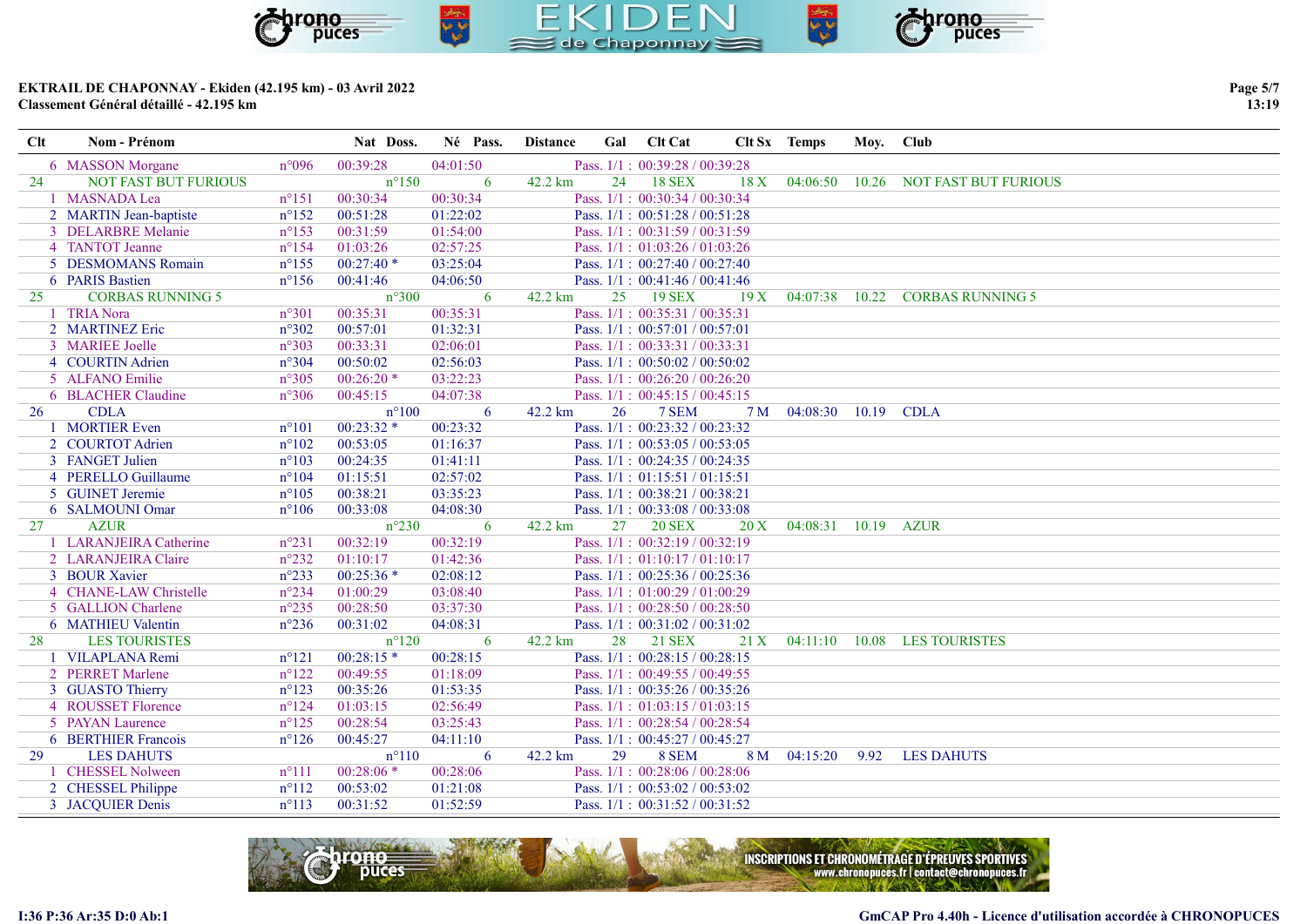

| Page 6/7 |
|----------|
| 13:19    |

| Clt | Nom - Prénom              |                | Nat Doss.      | Né Pass. | <b>Distance</b> |                 | Gal Clt Cat                         |     | Clt Sx Temps  | Moy. Club |                           |
|-----|---------------------------|----------------|----------------|----------|-----------------|-----------------|-------------------------------------|-----|---------------|-----------|---------------------------|
|     | 4 BIERGE Olivier          | $n^{\circ}114$ | 01:00:21       | 02:53:19 |                 |                 | Pass. $1/1$ : $01:00:21 / 01:00:21$ |     |               |           |                           |
|     | 5 LAFUT Ronan             | $n^{\circ}115$ | 00:30:10       | 03:23:29 |                 |                 | Pass. 1/1: 00:30:10 / 00:30:10      |     |               |           |                           |
|     | 6 RENEVIER Bastien        | $n^{\circ}116$ | 00:51:51       | 04:15:20 |                 |                 | Pass. $1/1$ : $00:51:51 / 00:51:51$ |     |               |           |                           |
| 30  | <b>CORBAS RUNNING 4</b>   |                | $n^{\circ}270$ | 6        | 42.2 km         | 30 <sup>°</sup> | <b>22 SEX</b>                       | 22X | 04:24:29      | 9.57      | <b>CORBAS RUNNING 4</b>   |
|     | 1 MARTIN Marie-luce       | $n^{\circ}271$ | 00:35:37       | 00:35:37 |                 |                 | Pass. 1/1: 00:35:37 / 00:35:37      |     |               |           |                           |
|     | 2 HEMICI Chadia           | $n^{\circ}272$ | 01:02:40       | 01:38:16 |                 |                 | Pass. 1/1: 01:02:40 / 01:02:40      |     |               |           |                           |
|     | 3 FOURNIER Nathalie       | $n^{\circ}273$ | $00:31:37*$    | 02:09:53 |                 |                 | Pass. 1/1: 00:31:37 / 00:31:37      |     |               |           |                           |
|     | 4 ALAMO Jose              | $n^{\circ}274$ | 00:57:44       | 03:07:37 |                 |                 | Pass. $1/1$ : 00:57:44 / 00:57:44   |     |               |           |                           |
|     | 5 BOUNIF Louise           | $n^{\circ}275$ | 00:34:37       | 03:42:14 |                 |                 | Pass. 1/1: 00:34:37 / 00:34:37      |     |               |           |                           |
|     | 6 HERRY Jean-francois     | $n^{\circ}276$ | 00:42:16       | 04:24:29 |                 |                 | Pass. 1/1: 00:42:16 / 00:42:16      |     |               |           |                           |
| 31  | <b>LES 6 FANTASTIQUES</b> |                | $n^{\circ}280$ | 6        | 42.2 km         | 31              | <b>23 SEX</b>                       | 23X | 04:25:21      | 9.54      | <b>LES 6 FANTASTIQUES</b> |
|     | 1 LAURET Nelly            | $n^{\circ}281$ | 00:34:15       | 00:34:15 |                 |                 | Pass. 1/1: 00:34:15 / 00:34:15      |     |               |           |                           |
|     | 2 JOLY Nathan             | $n^{\circ}282$ | 00:55:17       | 01:29:32 |                 |                 | Pass. $1/1$ : $00:55:17 / 00:55:17$ |     |               |           |                           |
|     | 3 CROCHAT Candice         | $n^{\circ}283$ | $00:30:08*$    | 01:59:39 |                 |                 | Pass. 1/1: 00:30:08 / 00:30:08      |     |               |           |                           |
|     | 4 NACHTERGAELE Valerie    | $n^{\circ}284$ | 01:05:24       | 03:05:03 |                 |                 | Pass. 1/1: 01:05:24 / 01:05:24      |     |               |           |                           |
|     | 5 GAELLE Ossedat          | $n^{\circ}285$ | 00:37:31       | 03:42:33 |                 |                 | Pass. 1/1: 00:37:31 / 00:37:31      |     |               |           |                           |
|     | 6 BACHELIER Adrien        | $n^{\circ}286$ | 00:42:48       | 04:25:21 |                 |                 | Pass. 1/1: 00:42:48 / 00:42:48      |     |               |           |                           |
| 32  | <b>LES BONS COPAINS</b>   |                | $n^{\circ}070$ | -6       | 42.2 km         | 32 <sup>°</sup> | <b>24 SEX</b>                       | 24X | 04:27:47 9.45 |           | <b>LES BONS COPAINS</b>   |
|     | 1 CAMPANARI Axel          | $n^{\circ}071$ | 00:38:08       | 00:38:08 |                 |                 | Pass. 1/1: 00:38:08 / 00:38:08      |     |               |           |                           |
|     | 2 PERRUSSEL Aymeric       | $n^{\circ}072$ | 00:57:19       | 01:35:27 |                 |                 | Pass. $1/1: 00:57:19 / 00:57:19$    |     |               |           |                           |
|     | 3 RANNOU Alain            | $n^{\circ}073$ | $00:24:13*$    | 01:59:39 |                 |                 | Pass. 1/1: 00:24:13 / 00:24:13      |     |               |           |                           |
|     | 4 DE STEFANO Dechen       | $n^{\circ}074$ | 01:05:18       | 03:04:57 |                 |                 | Pass. $1/1$ : $01:05:18/01:05:18$   |     |               |           |                           |
|     | 5 DESARMAUX Laure anne    | $n^{\circ}075$ | 00:40:20       | 03:45:16 |                 |                 | Pass. 1/1: 00:40:20 / 00:40:20      |     |               |           |                           |
|     | 6 RANNOU Charles elie     | $n^{\circ}076$ | 00:42:31       | 04:27:47 |                 |                 | Pass. 1/1: 00:42:31 / 00:42:31      |     |               |           |                           |
| 33  | <b>POUR LE PLAISIR</b>    |                | $n^{\circ}350$ | 6        | 42.2 km         | 33              | <b>25 SEX</b>                       | 25X | 04:36:30      | 9.16      | <b>POUR LE PLAISIR</b>    |
|     | 1 CASAS Nicole            | $n^{\circ}351$ | 00:32:40       | 00:32:40 |                 |                 | Pass. 1/1: 00:32:40 / 00:32:40      |     |               |           |                           |
|     | 2 JEAN JEAN Lionel        | $n^{\circ}352$ | 00:59:53       | 01:32:32 |                 |                 | Pass. 1/1: 00:59:53 / 00:59:53      |     |               |           |                           |
|     | 3 JOCTEUR Christophe      | $n^{\circ}353$ | 00:36:35       | 02:09:06 |                 |                 | Pass. 1/1: 00:36:35 / 00:36:35      |     |               |           |                           |
|     | 4 DIMINO Jean-charles     | $n^{\circ}354$ | 01:05:47       | 03:14:53 |                 |                 | Pass. $1/1$ : $01:05:47 / 01:05:47$ |     |               |           |                           |
|     | 5 DESGOUTTES Gerard       | $n^{\circ}355$ | $00:24:38*$    | 03:39:30 |                 |                 | Pass. 1/1: 00:24:38 / 00:24:38      |     |               |           |                           |
|     | 6 NOC JEAN-JEAN Delphine  | $n^{\circ}356$ | 00:57:01       | 04:36:30 |                 |                 | Pass. 1/1: 00:57:01 / 00:57:01      |     |               |           |                           |
| 34  | <b>LES PARAPIDOS</b>      |                | $n^{\circ}190$ | 6        | 42.2 km         | 34              | <b>26 SEX</b>                       | 26X | 04:43:45      | 8.92      | <b>LES PARAPIDOS</b>      |
|     | 1 DUCHAMP Karine          | $n^{\circ}191$ | $00:36:51*$    | 00:36:51 |                 |                 | Pass. 1/1: 00:36:51 / 00:36:51      |     |               |           |                           |
|     | 2 PELISSIER Chrystelle    | $n^{\circ}192$ | 01:04:00       | 01:40:50 |                 |                 | Pass. $1/1$ : $01:04:00 / 01:04:00$ |     |               |           |                           |
|     | 3 COHEN Aline             | $n^{\circ}193$ | 00:40:14       | 02:21:04 |                 |                 | Pass. 1/1: 00:40:14 / 00:40:14      |     |               |           |                           |
|     | 4 RAYNAUD Vincent         | $n^{\circ}194$ | 00:53:59       | 03:15:02 |                 |                 | Pass. $1/1$ : 00:53:59 / 00:53:59   |     |               |           |                           |
|     | 5 HURLIMANN Franck        | $n^{\circ}195$ | 00:39:56       | 03:54:58 |                 |                 | Pass. $1/1$ : 00:39:56 / 00:39:56   |     |               |           |                           |
|     | 6 REYGAZA Valerie         | $n^{\circ}196$ | 00:48:48       | 04:43:45 |                 |                 | Pass. 1/1: 00:48:48 / 00:48:48      |     |               |           |                           |
| 35  | <b>LES PARAPIDOS 2</b>    |                | $n^{\circ}220$ | 6        | 42.2 km         | 35              | <b>27 SEX</b>                       | 27X | 04:43:46      | 8.92      | <b>LES PARAPIDOS 2</b>    |
|     | 1 BOBILLON Malicia        | $n^{\circ}221$ | $00:33:07*$    | 00:33:07 |                 |                 | Pass. 1/1: 00:33:07 / 00:33:07      |     |               |           |                           |